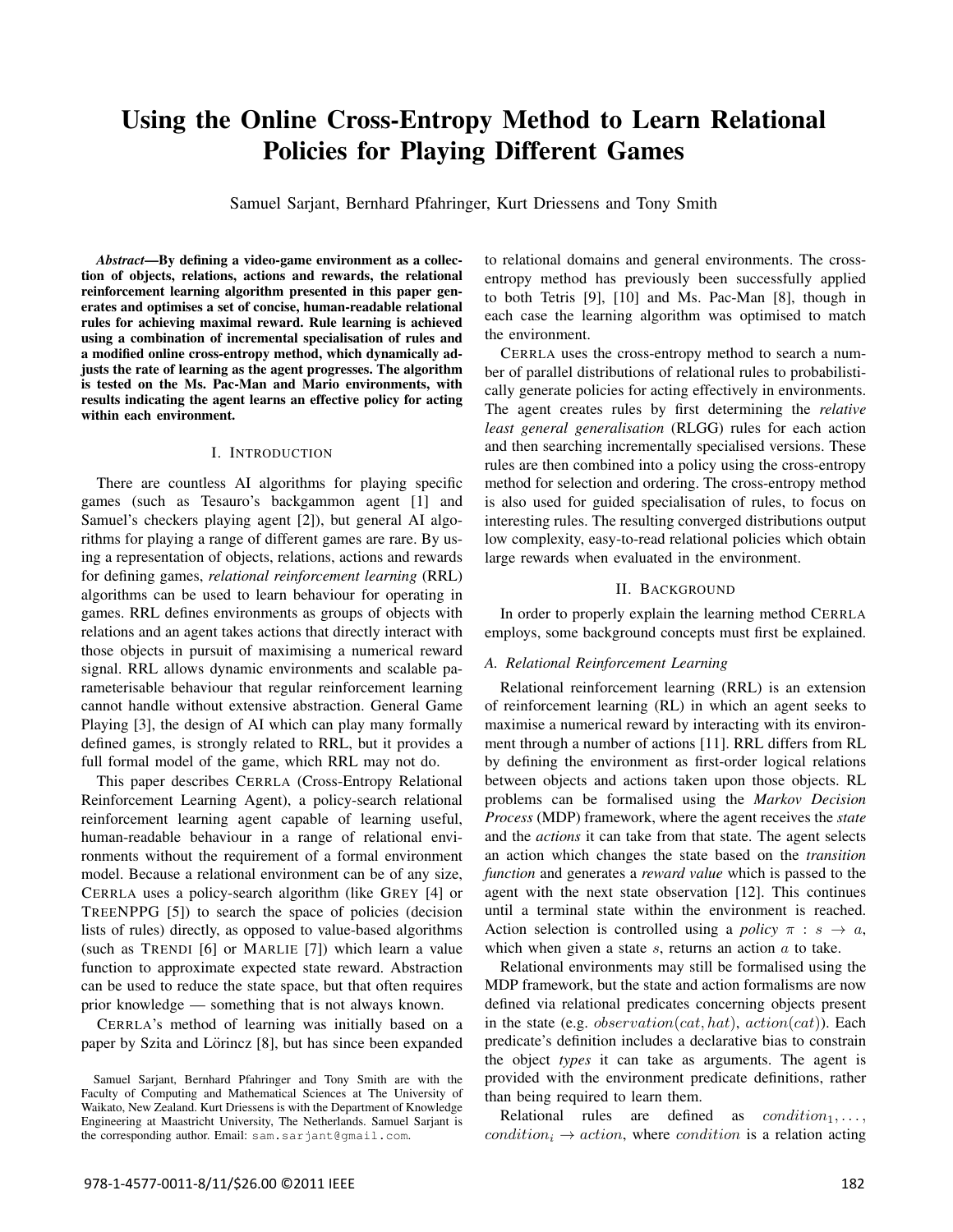

Fig. 1. A screenshot of a portion of the Ms. Pac-Man environment.

upon one or more objects and *action* is an action acting upon one or more objects defined by the conditions. An example rule is  $cond_a(X, Y), cond_b(Y, sam) \rightarrow action_a(X, sam)$ . In this rule there are two variable arguments  $X$  and  $Y$ , and a definite object sam. This rule also has implicit assertions: objects of a different name are unequal, and each object has a type assertion. For example, if  $cond_a$  takes a Thing and a  $Gizmo$  as its first and second arguments, then  $thing(X)$ and  $gizmo(Y)$  are hidden type conditions. An object can have more than one type assertion, but only if the types are able to co-exist (e.g.  $thing(X), gizmo(X)$  can only be true if  $thing(X) \rightarrow gizmo(X)$  or vice-versa).

The main benefits of RRL over RL are: (1) states are flexible collections of objects and relations, (2) available actions can be automatically inferred using rules, (3) firstorder variable generalisation allows general behaviour over similar objects rather than single objects, and (4) background knowledge may be defined to easily create new relations or rule out illegal states in an environment. However, the firstorder structure also introduces new problems. Because states are dynamic, there is an enormous number of possible states, which becomes impossible to model with a brute force stateaction table (hence the need for parameterisable variables), and first-order reasoning is generally slower than featurebased methods.

#### *B. Environments*

The agent has a number of episodic testing environments, where the agent is allowed a finite number of steps to reach the goal. In order for CERRLA to interact with an environment, a wrapper class must be provided which can extract and transform relational objects, relations and actions.

In each environment the agent selects actions using a relational rule policy created at the beginning of the episode (detailed in Section III). At the beginning of an experiment, the environment predicates are initialised and made available to the agent. State observations are asserted using the objects and relations currently present in the state and relational actions are evaluated by transforming them into the appropriate low-level action in the environment.

TABLE I THE PREDICATES DEFINITIONS FOR MS. PAC-MAN.

| <b>Observations</b>                                                           |                                          |  |
|-------------------------------------------------------------------------------|------------------------------------------|--|
| $distance(Think, \#D)$                                                        | Thing is $#D$<br>units<br>from           |  |
|                                                                               | Ms. Pac-Man.                             |  |
| edible(Ghost)                                                                 | <i>Ghost</i> is edible.                  |  |
| blinking(Ghost)                                                               | <i>Ghost</i> is blinking.                |  |
| $junctionSafety(Junction, \#J)$                                               | <i>Junction</i> has safety value $\#J$ . |  |
| <b>Actions</b> (where $\#D$ (distance) and $\#J$ (junction Sa fety) are meta- |                                          |  |
| information for resolving actions)                                            |                                          |  |
| $moveTo(Third, \#D)$                                                          | Move towards <i>Thing</i> .              |  |
| moveFrom(Think, #D)                                                           | Do not move to $Third$ .                 |  |
| $toJunction (Junction, \#J)$                                                  | Move to <i>Junction</i> .                |  |
| <b>Type Hierarchy</b>                                                         |                                          |  |
| $Third \leftarrow Ghost; Fruit; Dot;$                                         | All objects are <i>Things</i> .          |  |
| PowerDot; GhostCentre.                                                        |                                          |  |
| Junction                                                                      | An intersection of paths.                |  |

*1) Ms. Pac-Man:* Ms. Pac-Man is the (unauthorised) sequel to the famous Pac-Man arcade video game.<sup>1</sup> The goal of the game is for Ms. Pac-Man (the agent) to eat all dots in the level while avoiding the ghosts. Ms. Pac-Man has four simple directional actions, though these are abstracted into higher level actions for the purpose of learning strategic behaviour. There are four hostile ghosts with individual behaviour, each released periodically from their cage. Unlike Pac-Man, the ghosts in Ms. Pac-Man have a 25% chance of choosing a non-default behaviour direction at a junction (but cannot turn directly back) so a level cannot be completed by taking a predefined sequence of actions. The ghosts can be eaten for a short period of time after eating a powerdot, giving a large score bonus for each ghost eaten during this time. When a ghost is eaten, it returns to the cage and is released again after a short time. Also, once per level, a fruit appears for a limited time which can be eaten for a large score bonus.

Ms. Pac-Man works well as a reinforcement learning problem because it has a fully observable state, an obvious reward signal (the score), and non-deterministic ghost behaviour, making planning algorithms ineffective.

The relational state description for Ms. Pac-Man is given in Table I. The actions are defined as high-level move towards/from actions and a 'to junction' action with two arguments: the object to act upon, and the distance/junction safety of the object. Ms. Pac-Man's low-level (directional) movement is determined by evaluating the policy rule-byrule. When a rule is evaluated, the object that is closest or has highest junction safety determines the direction (towards or from). If the rule fails to select a single direction (multiple objects of equal distance), the next rule is used to determine direction. If no single direction is reached, either take the same direction as last step, or a perpendicular direction.

The  $distance(Thing, \#)$  predicate is defined as the length of Ms. Pac-Man's shortest path to the  $Thing$ . The junctionSafety(Junction,  $#$ ) predicate is defined as the shortest distance between the Junction and nearest Ghost minus the distance between the Junction and Ms. Pac-Man. E.g. a JunctionSafety(Junction, 4) implies Ms. Pac-Man can reach the junction four steps prior to the nearest ghost.

<sup>1</sup>Pac-Man and Ms. Pac-Man are trademark Namco Bandai Games.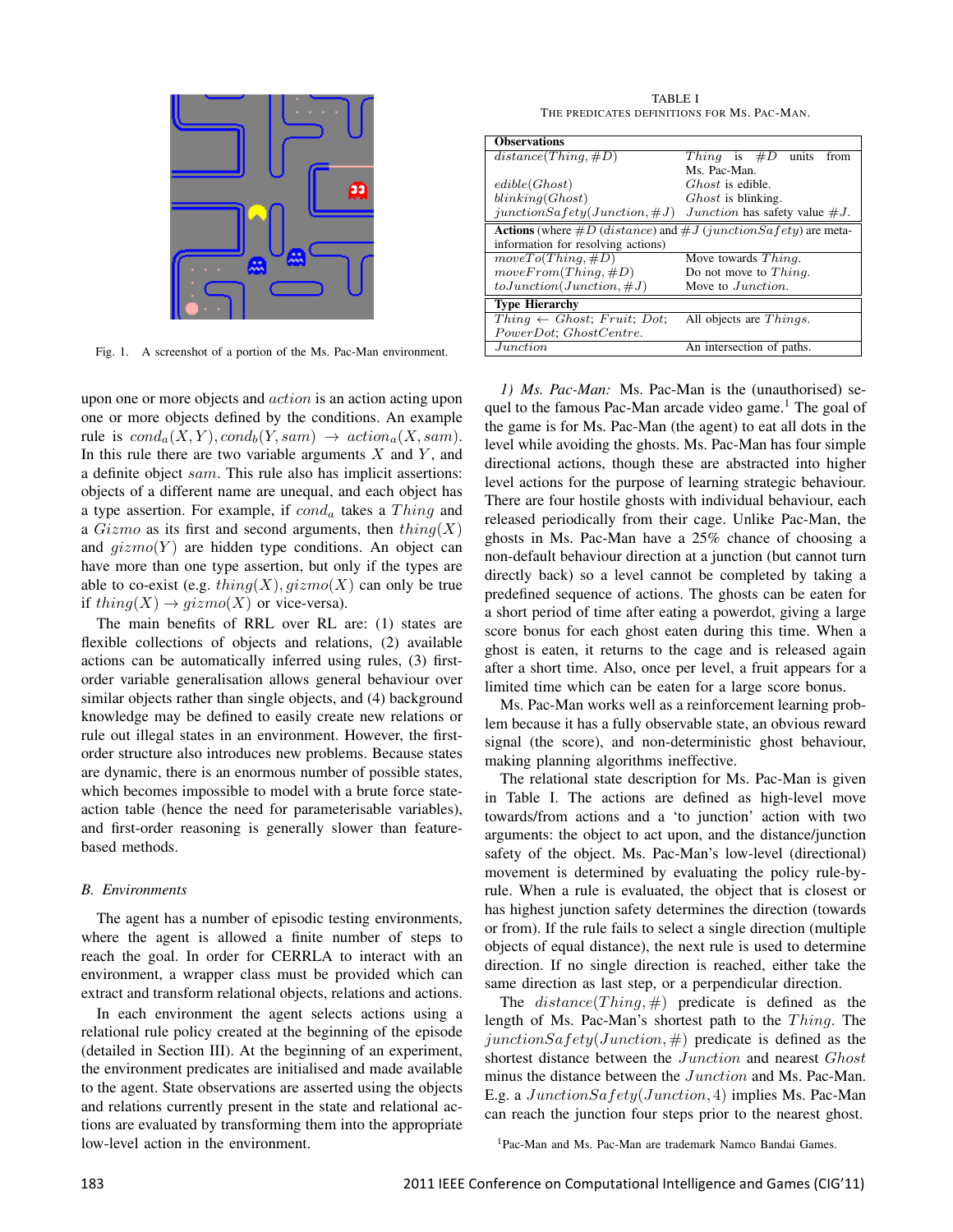

Fig. 2. A screenshot of the Mario environment.

In order for the agent to act effectively, each action will require that the  $Things$  being acted upon will be bound to a specific type (e.g.  $dot(X)$ ,  $distance(X, D) \rightarrow$  $moveTo(X, D)$ . This is handled in Section III-A.

*2) Mario:* The Mario environment uses Infinite Mario, an open-source clone of the Super Mario Bros.<sup>2</sup> video-game. The agent is in control of Mario, who must traverse a fixedlength two-dimensional level of hazards in an attempt to reach the princess within a finite time period. Infinite Mario is able to randomly generate a completable level of varying levels of difficulty, so the agent must be able to handle many different situations. Each level consists of terrain of varying heights (including deadly pits), a number of different types of enemies, searchable bricks, and collectable coins and powerups. Mario has three modes (in decreasing order): fire, large and small. Whenever Mario is hit by an enemy, his mode decreases. Mario can increase his mode by searching a *Box* (by jumping into it from underneath), and collecting a *Mushroom* or *FireFlower* that may come out.

Mario can dispatch enemies by jumping on them (except for  $PiranhaPlant$  and  $Spiky)$  or, if in fire mode, shooting a fireball (except for  $Spiky$ ). If an enemy has wings (is  $flying$ ), jumping on them only removes the wings. When a Koopa is jumped on, it leaves behind a Shell which can be picked up and fired to destroy *Enemies* and *Bricks*.

The agent's reward is based on a combination of factors (enemies killed, items collected, time remaining, distance travelled, Mario's mode, etc.). The reward calculation formula is given in Section IV-2.

Mario's relational state description is given in Table II. canJumpOnto and canJumpOver are defined as objects that are feasibly in Mario's jump range from Mario's last grounded position (but not directly above). Mario's move action may entail jumping over solid obstacles in the way of getting to the object. Mario's relational jumping actions involve moveing close enough to be able to jump onto/over

<sup>2</sup>Super Mario Bros. was developed by Nintendo for the Nintendo Entertainment System.

TABLE II THE PREDICATES DEFINITIONS FOR MARIO.

| <b>Observations</b>                                                    |                                               |  |
|------------------------------------------------------------------------|-----------------------------------------------|--|
| $distance(Thing, \#D)$                                                 | Thing is Euclidean $\#D$ from Mario.          |  |
|                                                                        | The sign of $\#D$ indicates direction.        |  |
| $heightDiff(Third, \#H)$                                               | <i>Thing</i> is $#H$ units above/below Mario. |  |
|                                                                        | The sign of $#H$ indicates direction.         |  |
| canJumpOnto(Third)                                                     | Mario can feasibly jump onto Thing.           |  |
| canJumpOver(Third)                                                     | Mario can feasibly jump over Thing.           |  |
| flying(Enemy)                                                          | <i>Enemy</i> has wings.                       |  |
| squashable(Enemy)                                                      | <i>Enemy</i> can be jumped on.                |  |
| blackable(Enemy)                                                       | <i>Enemy</i> can be shot with fireball.       |  |
| $width(Pit, \#W)$                                                      | The size $(\#W)$ of a Pit.                    |  |
| carrying(Shell)                                                        | If Mario is carrying Shell.                   |  |
| passive(Shell)                                                         | If <i>Shell</i> is not moving.                |  |
| <b>Actions</b> (where $#D$ (distance) and $#W$ (width)<br>are<br>meta- |                                               |  |
| information for resolving actions)                                     |                                               |  |
| $move(Third, \#D)$                                                     | Move towards Thing.                           |  |
| $search(Brick, \#D)$                                                   | Search <i>Brick</i> (hit from beneath).       |  |
| $jumpOnto(Third, \#D)$                                                 | Jump onto $Third$ .                           |  |
| $jumpOver(Things, \#D,$                                                | Jump over Thing of width $#W$ .               |  |
| #W)                                                                    | $\#W = 1$ if undefined.                       |  |
| $pickup(Shell, \#D)$                                                   | Picks up a <i>Shell</i> .                     |  |
| shootFireball(Enemy,                                                   | Shoot <i>Enemy</i> with a fireball (only      |  |
| #D, MarioPower)                                                        | when $MarioPower = fire$ ).                   |  |
| shootShell(Enemy, #D,                                                  | Shoot <i>Enemy</i> with a held <i>Shell</i> . |  |
| Shell)                                                                 |                                               |  |
| <b>Type Hierarchy</b>                                                  |                                               |  |
| $Third \leftarrow Brick; \, Enemy;$                                    | All objects are <i>Things</i> .               |  |
| Item; Goal; Pit; Shell.                                                |                                               |  |
| Goomba<br>$Enew \leftarrow$                                            | Various <i>Enemy</i> types.                   |  |
| Koopa; PiranhaPlant;                                                   |                                               |  |
| $Spiky$ ; Bullet Bill.                                                 |                                               |  |
| $Koopa \leftarrow GreenKoopa;$                                         | Two types of <i>Koopa</i> .                   |  |
| RedKoopa.                                                              |                                               |  |
| $\leftarrow$ Mushroom:<br>Item                                         | Mario can collect these.                      |  |
| Coin; FireFlower.                                                      |                                               |  |
| <i>MarioPower</i>                                                      | Mario's modes: fire, large or small.          |  |

the object and jumping long enough to complete the action (holding jump until Mario is both above and halfway closer to the object from his starting position).

The first rule to be triggered in the policy determines Mario's action. Mario acts on the closest object the rule defines. If multiple objects are closest, Mario uses the next rule to act. No decision will result in no action.

Mario also has a large type hierarchy, which can be used to guide the actions towards general (e.g. Enemy) or specific (e.g.  $RedKoopa$ ) types of objects. For distance calculations, the Goal is defined to be just out of view to the right.

## *C. Cross-Entropy Method*

The cross-entropy (CE) method [13] is an optimisation algorithm which maintains a distribution of possible solutions to a problem. The CE method is used in parallel to maintain multiple distributions of relational rules for use in generating relational policies. A more in-depth review of the CE method is given by De Boer et al. [14].

The CE method consists of two main phases:

- 1) Generate  $N$  samples from the distribution.
- 2) Update the distribution based on the best  $N_E$  samples to increase the probability of sampling that data again, where  $N_E$  is a small proportion of the N samples.

Initially, the set of data  $X = \{x_1, \ldots, x_n\}$  (rules) is stored within a distribution with probabilities  $\mathbf{p}_0(X) :=$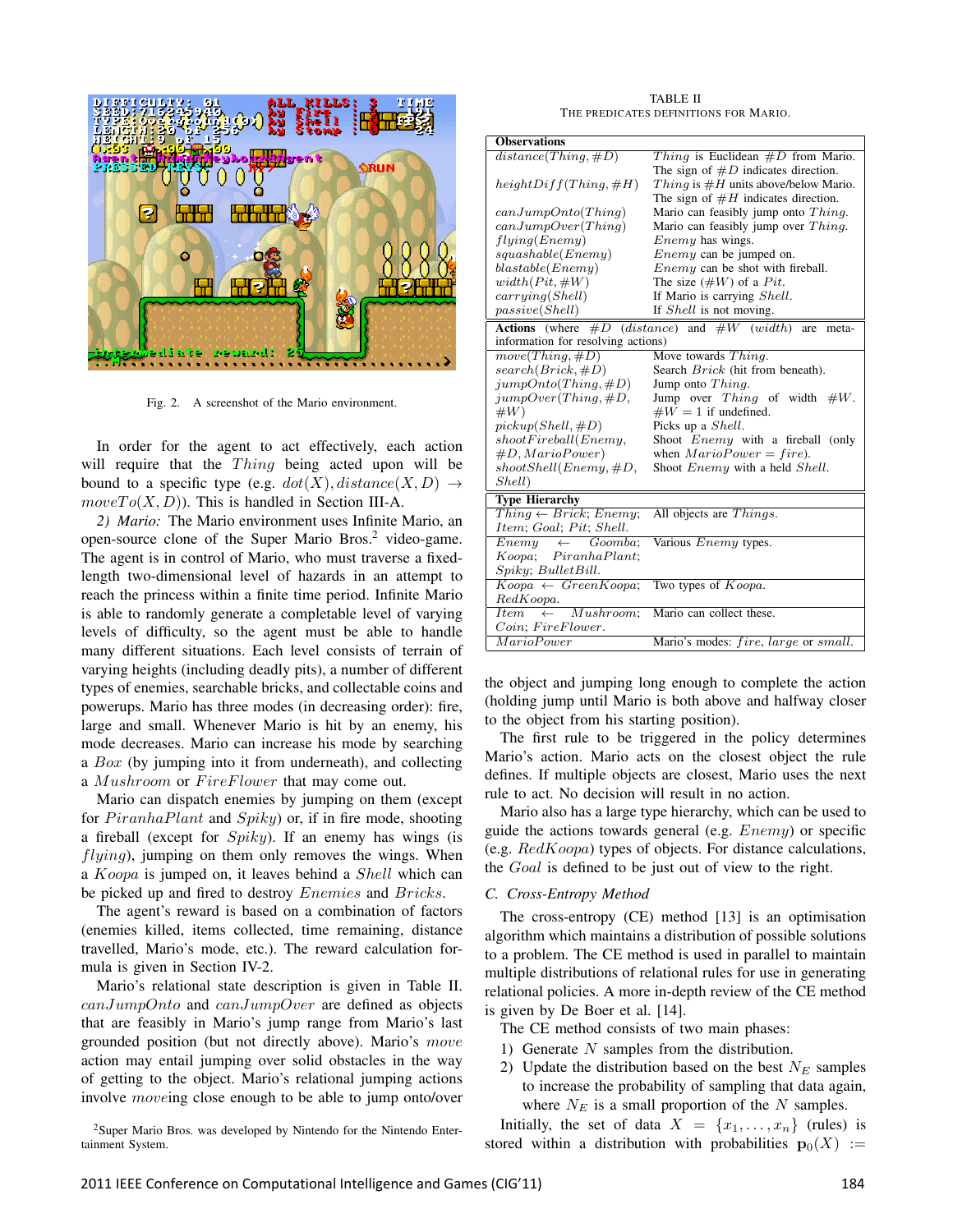TABLE III PSEUDO-CODE SUMMARY OF CERRLA. SEE TEXT FOR FULL EXPLANATION.

Ė

þ

| initEnvironment( $qame$ )<br>1                   | Initialise predicate definitions   |
|--------------------------------------------------|------------------------------------|
| $D_S := \{\}\$<br>2                              | The slot distribution              |
| $samples := \{\}$<br>3                           | The sample collection              |
| $n := 0$<br>4                                    | # policies evaluated               |
| 5<br>repeat                                      |                                    |
| 6<br>$\pi_n :=$ generatePolicy( $D_S$ )          | Generate policy from slots         |
| 7<br>repeat                                      |                                    |
| 8<br>$s :=$ observeState()                       | Relational state observations      |
| 9<br>$\pi_n := \text{maybeResample}()$           | Resample if not progressing        |
| $a := \text{selectAction}(\pi_n, s)$<br>10       | Policy determines action           |
| takeAction $(a)$<br>11                           | Evaluate relational action         |
| 12<br>until episodeComplete                      | Until terminal state               |
| $r_n$ := Environment.reward()<br>13              | Note reward                        |
| samples.add $(\pi_n, r_n)$<br>14                 | Add the sample to collection       |
| $N_E$ := determineMinEliteSize( $D_S$ )<br>15    | Determine minimum # elites         |
| 16<br>if $n > 2 \cdot N_E$                       | Update after $2 \cdot N_E$ samples |
| 17<br>samples.remove $(\pi_i : r_i \lt r_{N_F})$ | Remove non-elite samples           |
| $\alpha' := \alpha / max(N - n, N_E)$<br>18      | Initially low $\alpha'$            |
| update( $DS$ , samples, $\alpha'$ )<br>19        | Step-wise update                   |
| 20<br>maybeSpecialiseNewRules( $DS$ )            | Specialise interesting rules       |
| 21 until converged $(DS)$                        | Determined by sum updates          |

 $\{p_1, \ldots, p_n\}$ . The distribution is then sampled N times  $({\mathbf{x}}^{(1)},..., {\mathbf{x}}^{(N)})$ ), selecting data based on its (initially equal) probability where  $\mathbf{x}^{(i)} = x_j$  with probability  $p_i$ . The samples are then tested with function  $f(\mathbf{x})$  and sorted in descending order.  $N_E$  'elite' subsamples  $E =$  ${e^{(1)}, \ldots, e^{(N_E)}\}$  are then extracted from the samples (where  $e^{(i)} = x^{(j)}$ ). Elite samples are samples with  $f(x^{(j)}) \ge$  $f(\mathbf{x}^{\rho \cdot N})$  where typically  $\rho := 0.05$ .

The observed distribution  $\mathbf{p}'(X) := \{p'_1, \ldots, p'_n\}$  is then calculated using the frequency of data seen within the elite samples, given by:

$$
p'_j := \left(\sum_{\mathbf{e}^{(i)} \in E} \left\{ \begin{array}{cc} 1 & \text{if } \mathbf{e}^{(i)} = x_j \\ 0 & \text{otherwise} \end{array} \right\} \right) \Big/ N_E
$$

which means that  $p'_j$  is equal to the count of all elite samples that represent data  $x_j$  divided by the total number of elite samples  $N_E$ . For example, if half of the samples in E are the same value  $x_j$ ,  $p'_j = 0.5$ .

To allow for variance across the iterations of the algorithm, the distribution is updated in a step-wise fashion, using  $\alpha$ (typically  $\alpha := 0.6$ ) to modify the distribution probabilities:

$$
p_j := \alpha \cdot p'_j + (1 - \alpha) \cdot p_j \tag{1}
$$

The idea is that every update will cause the distribution to produce useful data more often, eventually resulting in a converged distribution. The algorithm stops after a finite number of iterations, or when the distribution has converged.

The CE method can also optimise multiple distributions in parallel. Given a vector of size  $m$ , with each slot of the vector containing a distribution, we can test and update multiple distributions at once. The resulting converged distributions represent an optimal *combination* of data for the problem.

#### III. METHODOLOGY

CERRLA uses the cross-entropy method to optimise a set of automatically discovered, iteratively specialised relational

rules for solving the environment problem as a form of direct policy search. The algorithm *explores* the set of relational rules for solving the problem and *exploits* high-achieving rules by increasing their probability of being selected. Initially, all rules are equally likely to be sampled, but over time better rules are sampled more frequently while maintaining a gradually smaller chance of exploring the other rules. If an agent does not have any rules for selecting an action, it creates a new one (Section III-A).

*1) Policy Generation:* In CERRLA, a sample is a policy  $\pi$ , which is generated from a distribution  $D<sub>S</sub>$  of rule distributions (a collection of slots  $S$ , where each slot has probability  $p_S$  and size  $|S|$ ). Each slot contains a distribution of relational rules with the same action predicate a:  $S^a = \{r_1^a, \ldots, r_n^a\}$  where each rule  $r_j$  has the same action predicate a and probability  $p_i$ . Each slot also has two parameters:  $\mu(S) \in [0, \infty]$  (initially  $\mu(S) = 0.5$ ), the average number of times a slot is used per policy and  $\sigma(S) \in [0, 0.5]$ (initially  $\sigma(S) = 0.5$ ), the standard deviation of usage.

A policy is generated (step 6 in Table III) by sampling every slot from  $D<sub>S</sub>$ , where slots with high  $p<sub>S</sub>$  are likely to come first. When a slot is sampled, a Gaussian normally distributed value  $g_S$  with parameters  $\mu(S)$  and  $\sigma(S)$  represents the probability of the slot being used in the policy.  $g_S \geq 1$ means the slot will be used at least once, but  $g_S < 1$  mean the slot may not be used at all. For example, if  $g_S = 1.3$ , then S will be present in the policy at least once, or twice with 30% probability. Once a slot is sampled, a rule  $r_i$  is sampled from the slot using its probability  $p_i$ .

*2) Policy Resampling:* Step 7–12 in Table III outline the evaluation loop of the policy against the environment. Note that each policy is evaluated through 3 episodes and the reward is averaged to reduce variance.

At step 9, the policy may optionally be resampled if the agent is not progressing. Every episode, the agent records which states it has encountered. If the agent encounters a previously visited state, and is not receiving more than average reward (repeating the same state may be lucrative), a resampling variable  $\chi \in [0,1]$  is incremented by  $(0.1 \cdot avSteps)^{-1}$ , where  $avSteps$  is the average observed number of steps per episode and 0.1 represents the maximum proportion of the episode the agent can visit the same states.  $\chi$  is decremented by the same amount if a new state is encountered.  $\chi$  represents the probability that the agent will resample the policy in that step (which then resets  $\chi$  := 0). The value of 0.1 was selected arbitrarily and further experimentation is required to find an ideal value.

The policy that completes the most steps within the episode is the one to which the episode's reward is associated. Policies could be associated with the reward obtained while they were active, but in environments where the reward is only received at the end of the episode, only the final policy would receive reward.

*3) Online Cross-Entropy Method:* Step 15 introduces a dynamic elite sample size method. Because the number of rules is constantly changing, the number of elites should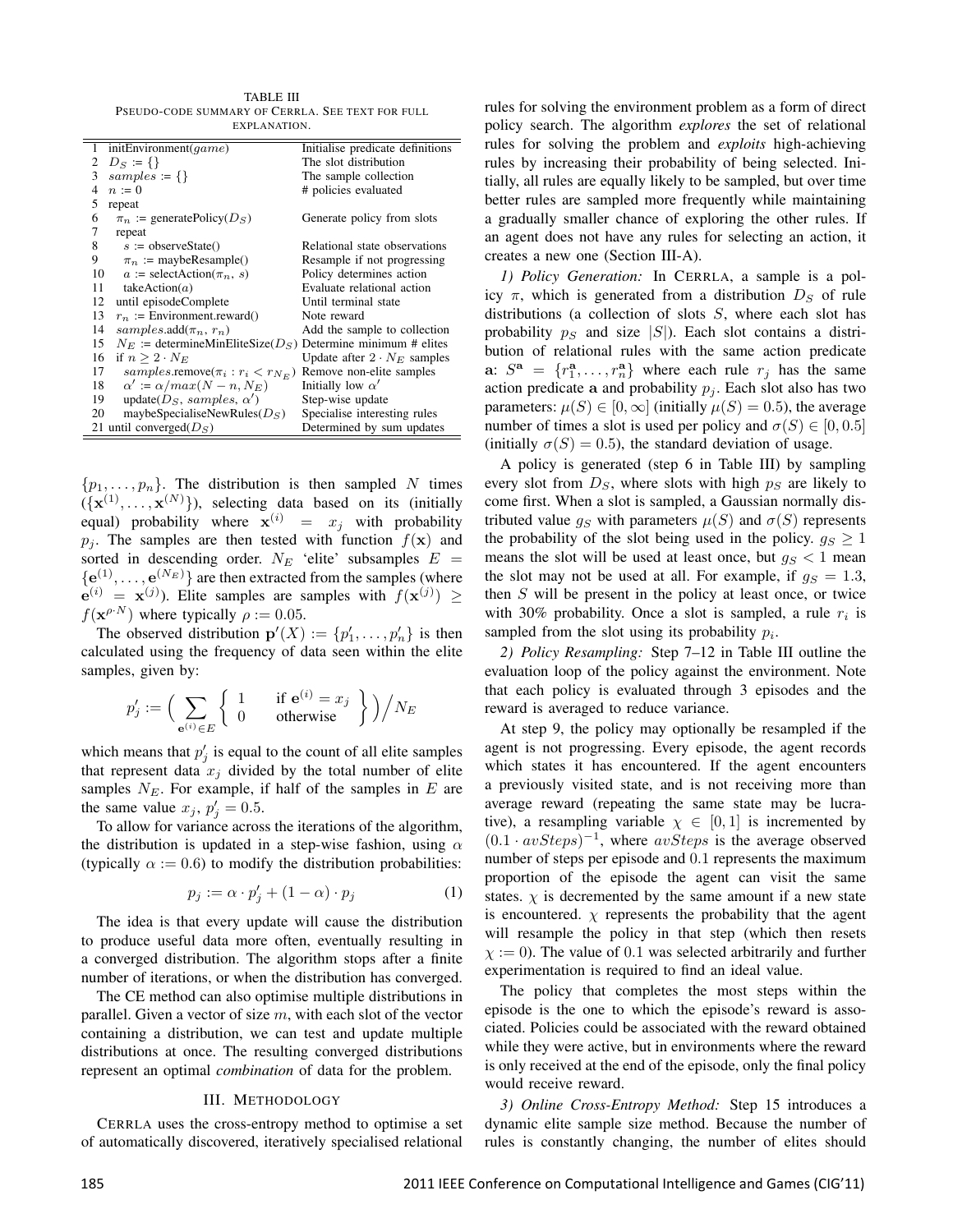change to reflect this:

$$
N_E = max \Big[ \frac{\sum_{S \in D_S} (\mu(S) \cdot |S|)}{\sum_{S \in D_S} \mu(S)}, \sum_{S \in D_S} \mu(S) \Big]
$$

and  $N = N_E/\rho$ .  $N_E$  is either equal to the average number of rules for relatively high  $\mu(S)$  slots, or is equal to the sum of  $\mu(S)$  across all slots (whichever is larger).

Step 16–20 represents a deviation from the standard CE method. Because the agent is frequently creating new rules and thus needs quick feedback on which rules are interesting, an online CE method is utilised. Szita and Lörincz [15] detail such a method which processes samples incrementally using a sliding window of  $N$  samples. This has been modified to process samples almost immediately.

After  $2 \cdot N_E$  samples have been evaluated, the agent begins updating the distribution using a modified step-wise parameter  $\alpha'$  (see step 18–19 in Table III). The agent then continues to sample policies and revising the elite samples, performing  $\alpha'$  updates every iteration. Note that any samples in  $E$  which have been present for more than  $N$  steps are removed. After N updates,  $\alpha'$  matches the  $\alpha$  in Szita and Lörincz's online CE method.

*4) Updating Probabilities:* At step 19 the elite E samples are used to update the slot distribution  $D<sub>S</sub>$  and rule distributions within each  $S$  in parallel as defined in Section II-C. When updating the slot distribution  $D<sub>S</sub>$ , the observed probability  $p'_{S_j}$  for each  $S_j$  in  $D_S$  is calculated by first determining the average position of  $S_j$  within E:

$$
q_{S_j} = 1 - \frac{1}{|E_{S_j}|} \sum_{\pi \in E(S_j)} \frac{index(S_j, \pi)}{|\pi|}
$$

where  $|\pi|$  is the size of  $\pi$ ,  $E(S_i)$  are the policies in E that utilise slot  $S_j$ , and  $index(S_j, \pi) \in [0, |\pi|)$  returns the index of  $S_j$  in the policy, where 0 is first. If  $E(S_j)$  is empty,  $q_{S_j} =$ 0.5 (the average position), because if  $S_i$  is not present in E, we cannot determine its position probability (though  $\mu(S_i)$ ) will decrease). To form a valid probability distribution,  $q_S$ needs to be normalised:

$$
p'_{S_j} = \frac{q_{S_j}}{\sum_{S \in D_S} q_S}
$$

Because every slot is sampled when generating a new policy,  $p<sub>S</sub>$  represents the probablity of the slot being sampled first.

The extra slot parameters are also step-wise updated like Equation (1):  $\mu'(S)$  is the average number of times S appears per policy in E and  $\sigma'(S)$  is the observed standard deviation of slot use in E.

In the update process, only utilised rules and slots in the policy are updated, therefore unused rules and slots are implicitly negatively updated, resulting in minimally sized policies containing only useful rules.

After the update process (step 20), the agent may create new rules, if a rule is ready to specialise (see Section III-A2).

The Kullback-Leibler divergence is used to determine when the optimisation has converged: when the divergence between all rule distribution updates and slot value updates is less than  $\beta \cdot \alpha$  where  $\beta = 0.01$  in experiments.

TABLE IV PSEUDO-CODE SUMMARY OF THE RLGG PROCESS.

| Input: $r_{\rm RLGG}^a$ (if one already exists)                                          | % Existing RLGG rule             |
|------------------------------------------------------------------------------------------|----------------------------------|
| Input: $s$                                                                               | % The current state              |
| Input: $A(s)$                                                                            | $%$ The available actions in $s$ |
| for each $a^{\mathbf{a}(\Phi)}$ in $A(s)$                                                | % For every action               |
| $C_{\Phi}$ := facts in s regarding objects $\Phi$ % Form the conditions                  |                                  |
| $r^{\mathbf{a}(\Phi)} := C_{\Phi} \to a^{\mathbf{a}(\Phi)}$                              | % Form the rule                  |
| if objects in $r_{\text{RLGG}}^{\mathbf{a}} \neq r^{\mathbf{a}(\Phi)}$                   | % Differing action arguments     |
| swap objects for variables                                                               |                                  |
| $r_{\text{RLGG}}^{\mathbf{a}} := r_{\text{RLGG}}^{\mathbf{a}} \cap r^{\mathbf{a}(\Phi)}$ | % Create the intersection        |
| end loop                                                                                 |                                  |

#### *A. Creating Relational Rules*

CERRLA's rule exploration is accomplished by first determining the relative least general generalization (RLGG) rule  $r_{\text{RLGG}}^{a}$  for every action a available for the agent to take, splitting the RLGG slot into sub-slots, and then gradually specialising new rules, using the rule probabilities as a guide for selecting which rules to specialise.

*1) Creating the RLGG:* The RLGG rules define the least general conditions for covering every possible action for every state. Whenever the agent encounters a state where the RLGG rules do not cover every possible action, the RLGG is generalised to cover the un-covered actions.

Given the set of available actions  $A(s)$  for the state s where  $a^{a(\Phi)}$  is one of the actions with action predicate a and arguments  $\Phi$ , a rule  $r^{a(\Phi)}$  can be created using  $a^{a(\Phi)}$  as the rule's action and all facts in the state regarding  $\Phi$  as the rule conditions  $C_{\Phi}$ .

An example Ms. Pac-Man case:

- $A(s) = \{moveTo(dot_1, 5), moveTo(ghost_1, 12), ...\};$
- $a^{\mathbf{a}(\Phi)} = moveTo(dot_1, 5);$
- $\mathbf{a} = moveTo;$
- $\Phi = dot_1, 5;$
- $r^{{\bf a}(\Phi)}$  $=$  distance(dot<sub>1</sub>, 5), dot(dot<sub>1</sub>), ...  $moveTo(dot<sub>1</sub>, 5).$

The RLGG of every rule is computed by replacing all non-numerical instances of objects in  $\Phi$  in each rule for parameterisable variables if the objects do not match. All other objects in the rules that do not match are replaced for an anonymous variable '?.' The rules are joined by intersection to become the RLGG rule. Any conditions containing only anonymous variables are removed from the resulting RLGG rule. Table IV summarises the algorithm in pseudo-code. See [16] for a more detailed definition of the RLGG process.

Numerical values are a special case when computing the RLGG. Numerical values are stored in a numerical range variable, which defines a minimum and maximum value.

For example, using the Ms. Pac-Man environment, assume the agent has at least three  $moveTo$  actions that it can take at a given example state:  $moveTo(g_1, 5), moveTo(g_2, 10),$ and  $moveTo(d_3, 8)$ , where  $g_1$  and  $g_2$  are ghosts and  $d_3$  is a *dot*. Using only the observations regarding those objects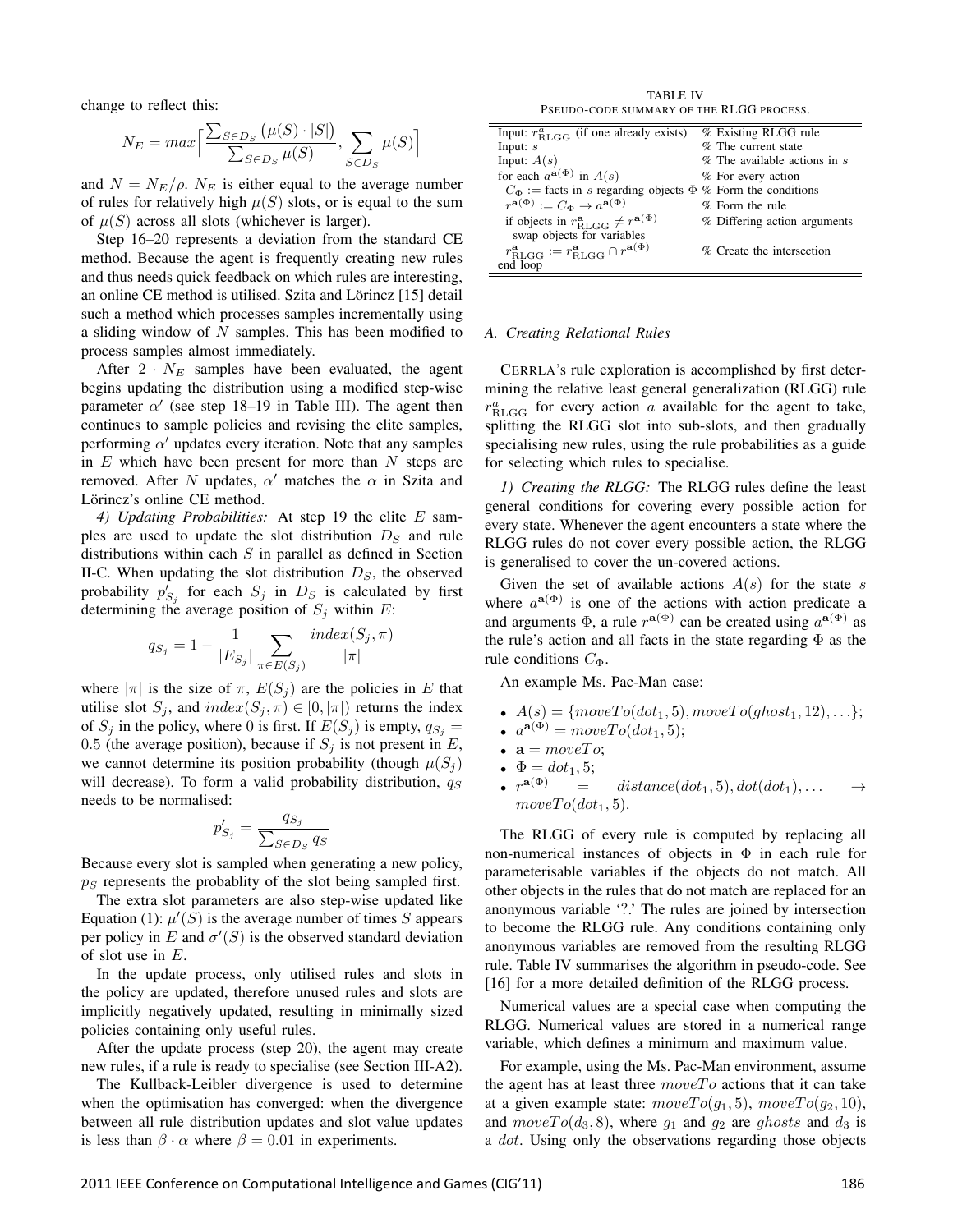produces the following rules:

$$
edible(g_1), distance(g_1, 5), ghost(g_1), thing(g_1)
$$
  
\n
$$
\rightarrow moveTo(g_1, 5). \qquad (Rule_1)
$$
  
\n
$$
distance(g_2, 10), ghost(g_2), thing(g_2)
$$
  
\n
$$
\rightarrow moveTo(g_2, 10). \qquad (Rule_2)
$$

$$
distance(d_3, 8), dot(d_3), thing(d_3)
$$
  
\n
$$
\rightarrow moveTo(d_3, 8). \qquad (Rule_3)
$$

The RLGG for  $Rule_1$  and  $Rule_2$  is:

distance(
$$
\mathbf{X}
$$
, (5.0  $\leq \mathbf{D} \leq 10.0$ )), ghost( $\mathbf{X}$ ), thing( $\mathbf{X}$ )  
\n $\rightarrow moveTo(\mathbf{X}, \mathbf{D})$  (RLGG<sub>1,2</sub>)

Combining this with  $Rule_3$  gives us the minimally general rule for covering the three actions:

$$
distance(\mathbf{X}, (5.0 \le \mathbf{D} \le 10.0)), thing(\mathbf{X})
$$

$$
\rightarrow moveTo(\mathbf{X}, \mathbf{D}) \qquad (RLGG_{1,2,3})
$$

*2) Creating Specialised Rules:* The RLGG operation only creates one minimally general rule for every action, but for more specialised behaviour, the agent needs more specialised rules. When a rule r is specialised, *all* possible single-step specialisations  $\{r'_1, \ldots, r'_i\}$  are created using two specialisation methods: *guided specialisation* and *range splitting*. Each  $r'$  is added to the rule distribution with an initially average probability of being selected  $(p_{r'} = |S|^{-1})$ .

Guided specialisation creates new rules by incrementally adding particular conditions (or negated non-type conditions) to the rule. However, only conditions that have previously been present when the rule's action has been available will be added (as noted by the agent). For example, in the Mario environment, the  $flying(X)$  condition will never be added to a search $(X, D)$  rule because whenever search $(X, D)$  is true,  $flying(X)$  is never true. Examples of guided specialisation of  $distance(X, D), thing(X) \rightarrow move(X, D)$  are:

$$
distance(X, D), thing(X), flying(X) \rightarrow move(X, D);
$$
  

$$
distance(X, D), thing(X), enemy(X) \rightarrow move(X, D);
$$
  

$$
distance(X, D), thing(X), \neg passive(X) \rightarrow move(X, D).
$$

A problem with guided specialisation is that it may introduce illegal  $(enemy(X), coin(X) \rightarrow action(X);$  $X$  cannot be both enemy and coin) or redundant rules  $(canJumpOver(X), canJumpOn(X) \rightarrow action(X);$  If Mario can jump over  $X$  he can obviously jump on to  $X$ too). To stop these rules from being created, the agent learns a basic partial model of associations between state observations to infer a set of rules that define which state observations are *always* true, *never* true, and *occasionally* true when a particular observation is true (e.g. whenever  $canJumpOver(X)$ ) is true,  $canJumpOn(X)$  is also always true). Equivalence rules can also be created by combining inference rules to simplify the state space (e.g.  $B \Leftrightarrow \neg A$ ). The agent can also utilise any known environment background knowledge.

Range splitting creates specialised rules by splitting an existing range of size  $r$  into an arbitrary number of smaller subranges. The splitting mechanic creates three main subranges:  $(min)\cdots(min + \frac{r}{2}), (min + \frac{r}{2})\cdots(max),$  and  $(min + \frac{r}{4}) \cdots (min + \frac{3r}{4})$ . Also, if the range includes 0.0, subranges are created for each side:  $min \cdots 0.0$  and  $0.0 \cdots max$ . For example, the specialisation of the range  $(-10.0 \le D \le 15.0)$  produces  $(-10.0 \le D \le 2.5)$ ,  $(2.5 \le$  $D \le 15.0$ ,  $(-3.75 \le D \le 8.75)$ ,  $(-10.0 \le D \le 0.0)$ , and  $(0.0 \leq D \leq 15.0).$ 

*3) Slot Splitting:* Depending on the conditions defining it, an agent's action can have very different consequences, based on the objects it is acting upon. For example, in Ms. Pac-Man, the  $moveTo$  action can be beneficial when moving to dots or edible ghosts, but unhelpful when moving to a hostile ghost. Though specialisations of the  $moveTo$  RLGG rule can be created to act appropriately, all  $moveTo$  rules are contained within the same slot, generally resulting in only a single  $moveTo$  rule dominating the slot.

Slot splitting is achieved by using the immediate guided specialisations of each RLGG rule as seeds for each split slot (such that every rule in the split slots will contain a common, non-RLGG rule condition). This results in each slot defining a common sub-behaviour of the action (e.g. moving towards dots). By shifting part of the rule learning process into the slot distribution, the agent can focus on learning specialised behaviour for a particular form of action.

#### *B. Controlling Rule Specialisations*

The agent now has the tools to create rules, but the question is now *when* should the rules be created? The RLGG rules are created/modified when they do not cover all actions, but creating all specialisations at once swamps the agent and results in a brute force search over every possible solution.

Whenever an RLGG rule is created/modified, or the set of possible guided specialisations changes, the slot splitting procedure is called to generate/modify slots for each singlestep specialisation of the RLGG rule. Each slot is then filled with a further set of specialisations (both guided and range splitting) using the slot's seed (or RLGG) rule as the rule to specialise. Pre-existing rules within modified slots that are no longer valid (according to the agent's beliefs) are removed. Similar to *beam search* [17], useful rules are then specialised further, until specialisations fail to improve the performance. Specialisation candidates are selected by sampling a rule r from each slot after every slot update. Specialisation of a rule is restricted by four conditions:

- It has not been used for specialisation before,
- It has been sampled at least  $N_E$  times,
- It is more likely to be sampled than its 'parent' (the rule that created this rule), that is  $p_r > p_{parent(r)}$ ,
- The rule's slot is not full  $(|S|)$  is less than the maximum number of possible rule specialisations for action a: the number of possible guided specialisations  $+$  the number of range splits).

Although specialisation is restricted, every specialisation increases the number of rules, thereby increasing  $N_E$  (and N) and slowing the rate of learning. If a rule is rarely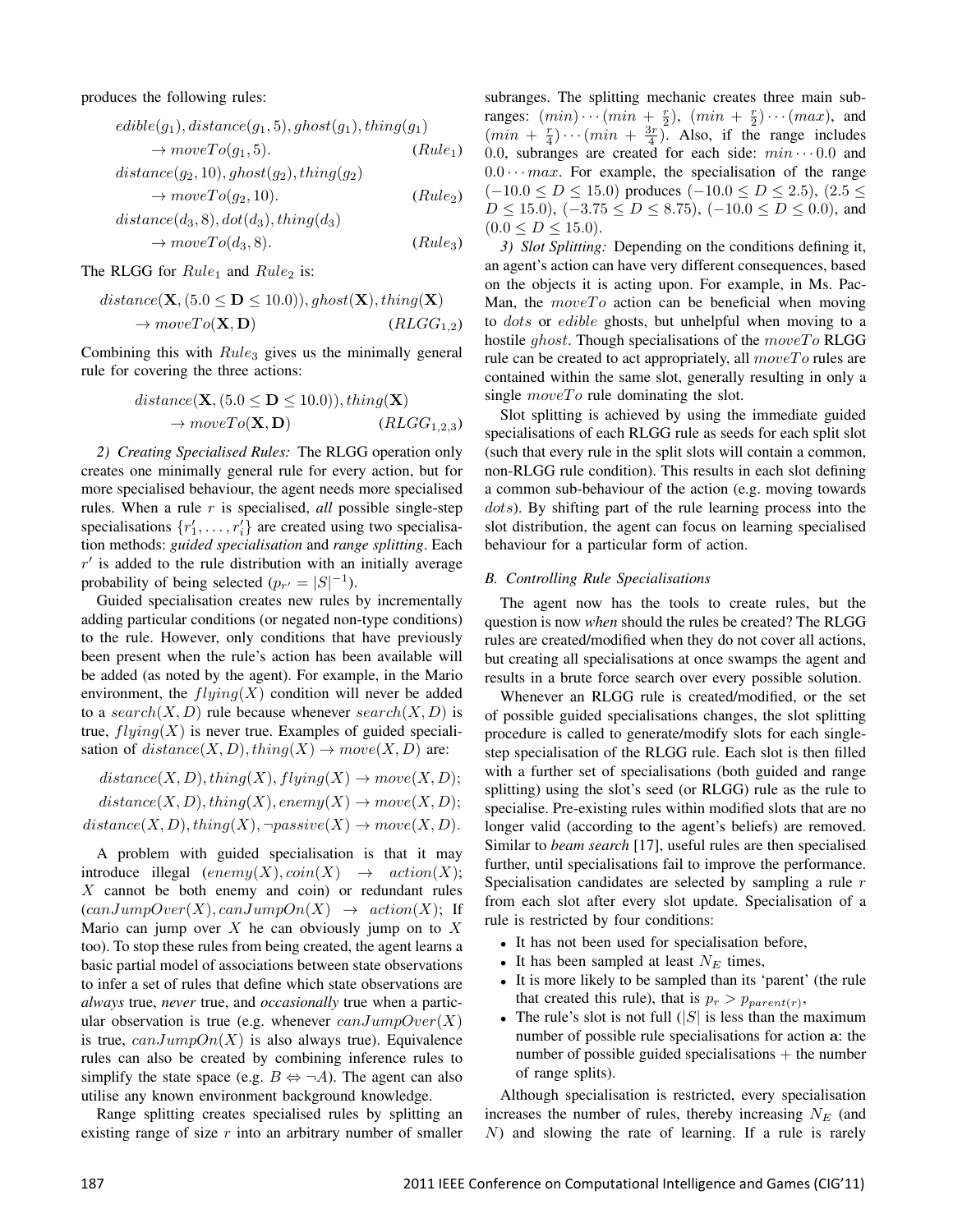

Fig. 3. The 10-fold averaged results for single-level Ms. Pac-Man. Error bars indicate standard deviation between the 10 runs.

positively updated, it can be culled from the distribution, and restricted from being created again. After every update, if a rule  $r_i$  within a slot has a selection probability of  $p_i \le (1-\alpha)^{\Theta} \cdot |S|^{-1}$  it is culled, where  $\alpha$  is the CE stepwise update value, |S| is the size of slot S, and  $\Theta \cdot N$  is the minimum number of updates required for a useless rule to be culled (i.e. the rule is never present in E).  $\Theta = 2$  in all experiments.

Because newly created rules are added to a slot with an average probability of being selected, they have a fair chance of being sampled and tested. If a newly specialised rule proves to be useful, its probability of being selected will increase and it may be selected for further specialisation. This method of restricted specialisation confines exploration of the possible rule space to only a useful subset of rules.

#### IV. RESULTS

CERRLA has been tested on two environments: Ms. Pac-Man and Mario. The graphs shown in Figures 3 and 5 represent the average performance over 10 learning runs initialised with different random seeds.

*1) Ms. Pac-Man:* The reward structure in Ms. Pac-Man allocates 10 points per dot eaten (there are a total of 242 dots in the first level); 50 points per powerdot (there are a total of 4 powerdots); 750 points for the fruit; 200, 400, 800, 1600 points for each consecutive ghost eaten when ghosts are edible. In a perfect game, the maximum score for the first level is 15,370 points, though this is very difficult to achieve.

Figure 3 shows results for a sub-set of the Ms Pac-Man environment: maximising score in a single level. The episode ends when either the agent loses all lives, or completes the level. The agent takes at most 3700 episodes to converge to a result of approximately 3800 points. The plateau in reward may be a result of a too low  $\beta$  convergence measure.

As a reward comparison, the agent presented in [8] achieves 8186 points on average using CE optimisation of hand-coded rules and 6382 points using CE optimisation of random rules. However, note that CERRLA was designed to

```
edible(X), distance(X, (1.0 < D < 26.0))
   \rightarrow moveTo(X, D)
distance(X, (1.0 \le D \le 26.0))
    \rightarrow moveTo(X, D)
junctionSafety(X, (0.0 \le J \le 28.0))
    \rightarrow toJunction(X, J)
```
Fig. 4. An example policy the agent generates after convergence in the Ms. Pac-Man environment.

Mario Single-level, Difficulty 1 Performance



Fig. 5. The CERRLA 10-fold averaged results compared against the average reward for 'Forward Jumping Agent' for Mario. Error bars indicate standard deviation between the 10 runs.

learn in *any* relational environment (resulting in a loss in performance), whereas the agent in [8] was designed specifically for playing Ms. Pac-Man. Furthermore, the Ms. Pac-Man environments used are likely to be different in execution.

Figure 4 shows an example policy generated by CERRLA for the Ms. Pac-Man environment. The first rule chases and consumes edible ghosts 1–26 units away. The second rule keeps Ms. Pac-Man moving towards things (though this could be non-edible ghosts), and the third rule keeps Ms. Pac-Man moving to the safest junctions. At the beginning of a level, the agent moves towards the safest junction, which generally leads to a powerdot, causing the agent to pursue edible ghosts.

*2) Mario:* The Mario experiment setup requires Mario to complete a single level of difficulty 1 (no Spikies or  $BulletBills$ , some enemies  $Flying$ ). Because each level is randomly generated, the perfect score is unknown. An episode's total reward is equal to:

 $1024 \times isGoal + 32 \times mariPower + distancePixels$  $+ 64 \times fireFlowers + 58 \times mushrooms + 16 \times coins$  $+ 24 \times hidden Blocks + 42 \times kills + 12 \times jumpKills$  $+4 \times fireballKills + 17 \times shellKills + 8 \times timeLeft$ 

Figure 5 shows results for the Mario environment. As a comparison, a simple, but surprisingly effective, 'Forward Jumping Agent', which runs right and jumps whenever an obstacle or enemy is in the way, is also shown. The agent basically learns the 'forward jumping' behaviour, with extra strategy thrown in for collecting items. By training the